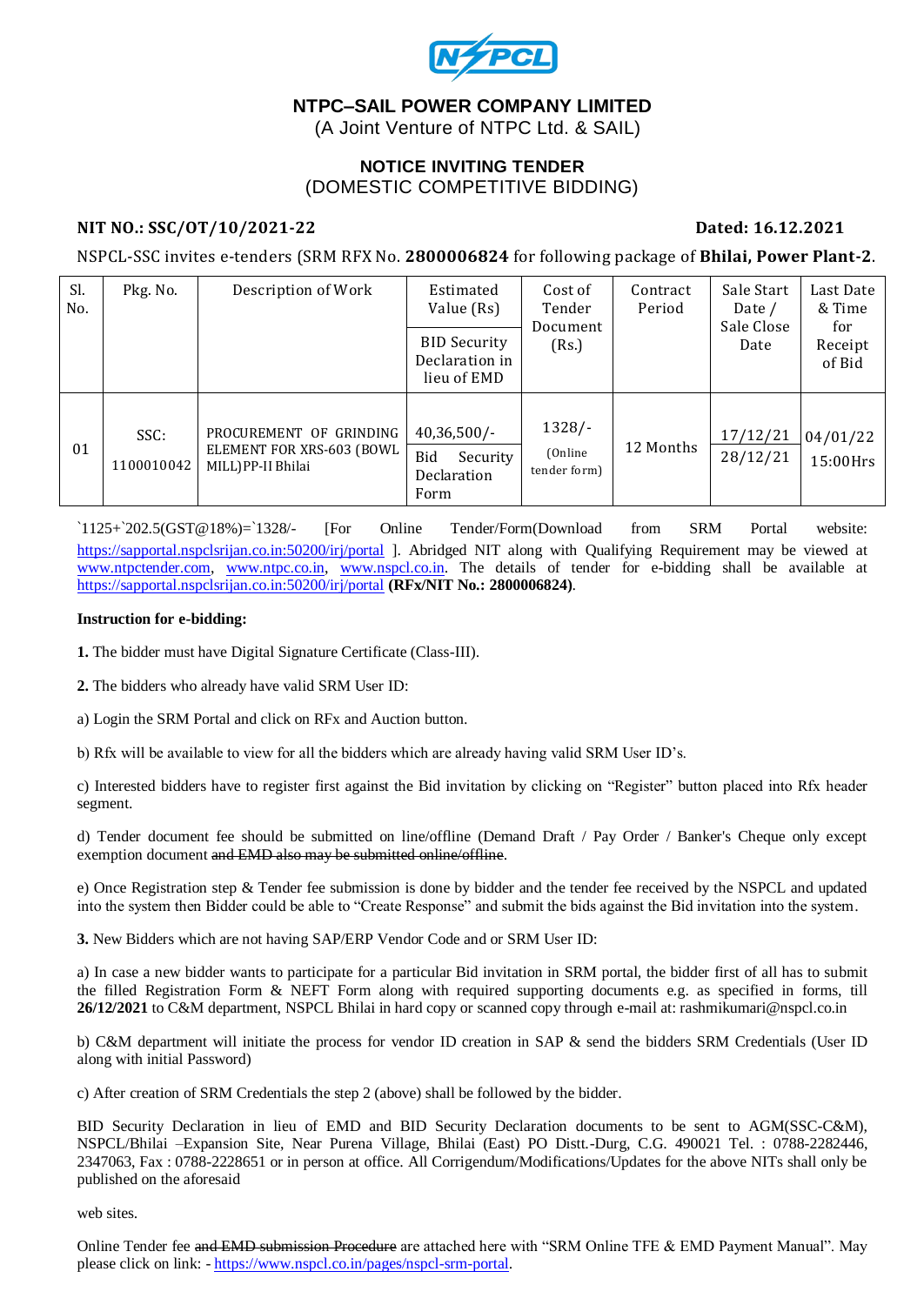### **QUALIFYING REQUIREMENT**

# **Package Name: Procurement of Grinding Elements for Bowl Mill for NSPCL Bhilai PP-II**

# **The Bidder who wishes to participate in the bidding shall meet the Qualifying Requirements stipulated hereunder**:

### 1. **Technical Requirements**:

1.1 The bidder should be a manufacturer of Grinding rolls/Bull ring segments for Bowl Mill Type XRS/XRP/HP of capacity 16.7 T/hr or above.

1.2 The bidder should have executed similar order(s) successfully during last 07 years as on the date of Technical bid opening having minimum PO values in any of the following manner:

a) One (1) order of value not less than Rs. 42.34 lakhs (inclusive of taxes)

OR

b) Two (2) orders of value not less than Rs. 26.46 lakhs each (inclusive of taxes)

OR

c) Three (3) orders of value not less than Rs. 21.17 lakhs each (inclusive of taxes)

## 2. **Financial Requirement**:

2.1 The Average Annual Turnover of the Bidder should not be less than Rs. 52.92 Lakhs (Rupees Fifty Two Lakhs Ninety Two Thousand only) during the preceding three (03) financial years as on the date of Technical bid opening.

#### **Note:**

I. The phrase "Similar Order" Means- `Supply of Grinding rolls/Bull ring segments for Bowl Mill Type XRS/XRP/HP of capacity 16.7 T/hr or above' to any organization and the supplied Grinding rolls/ Bull ring segments have successfully completed minimum 6000 running hours.

II. Values as per clause 2.1 shall be considered inclusive of taxes &duties

III. Other income shall not be considered for arriving at annual turnover.

IV. In case where audited results for the last financial year as on the date of Technical bid opening are not available, the financial results certified by a practicing Chartered Accountant shall be considered acceptable. In case, Bidder is not able to submit the Certificate from practicing Chartered Accountant certifying its financial parameters, the audited results of three consecutive financial years proceeding the last financial year shall be considered for evaluating the financial parameters. Further, a Certificate would be required from the CEO/CFO/Proprietor/Partners as per the format enclosed in the bidding documents stating that the financial results of the Company are under audit as on the date of Technical bid opening and the Certificate from the practicing Chartered Accountant certifying the financial parameters is not available.